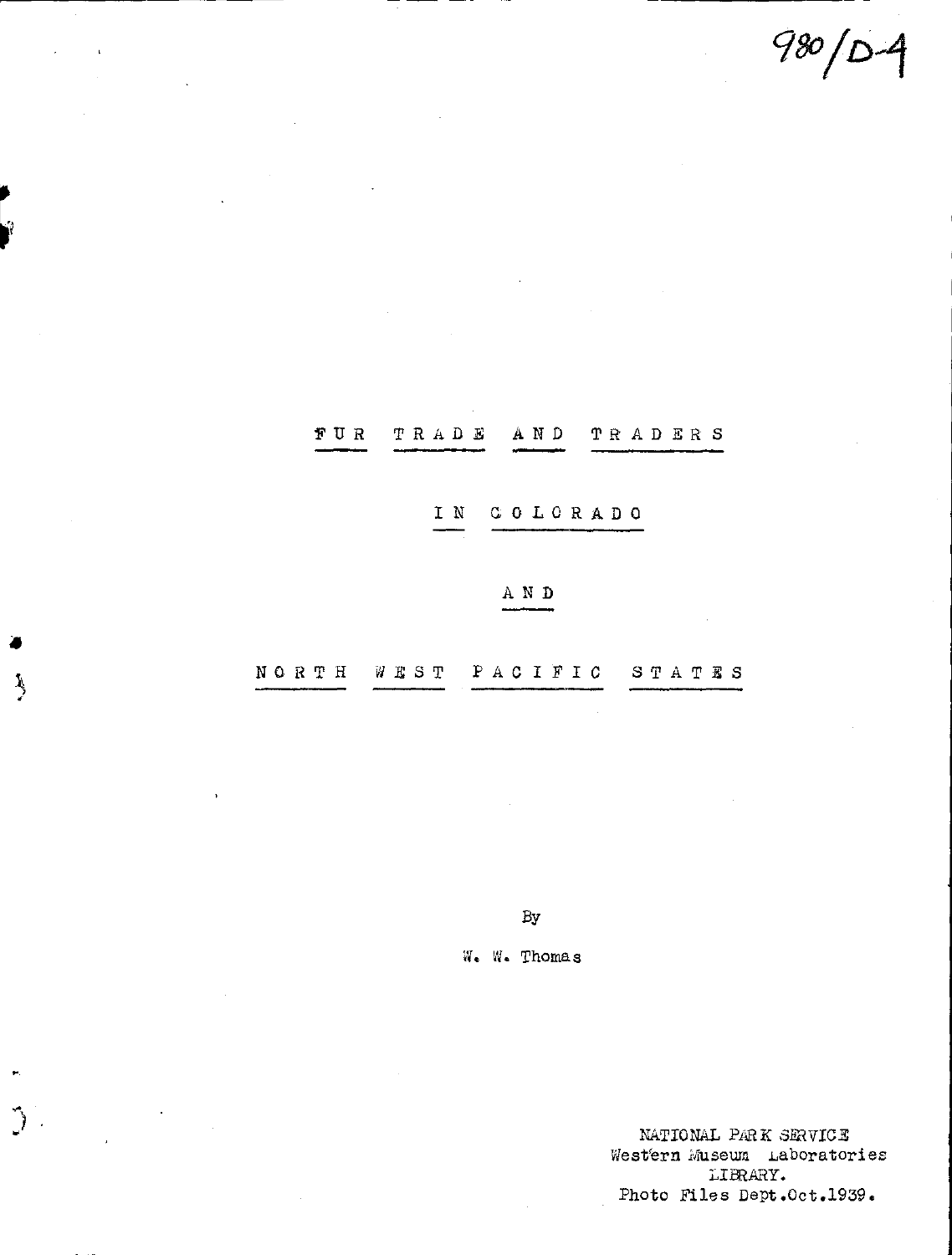## FUR TRADE AND TRADERS IN COLORADO AND NORTH WEST PACIFIC STATES

•

 $By$ 

W. VI. Thomas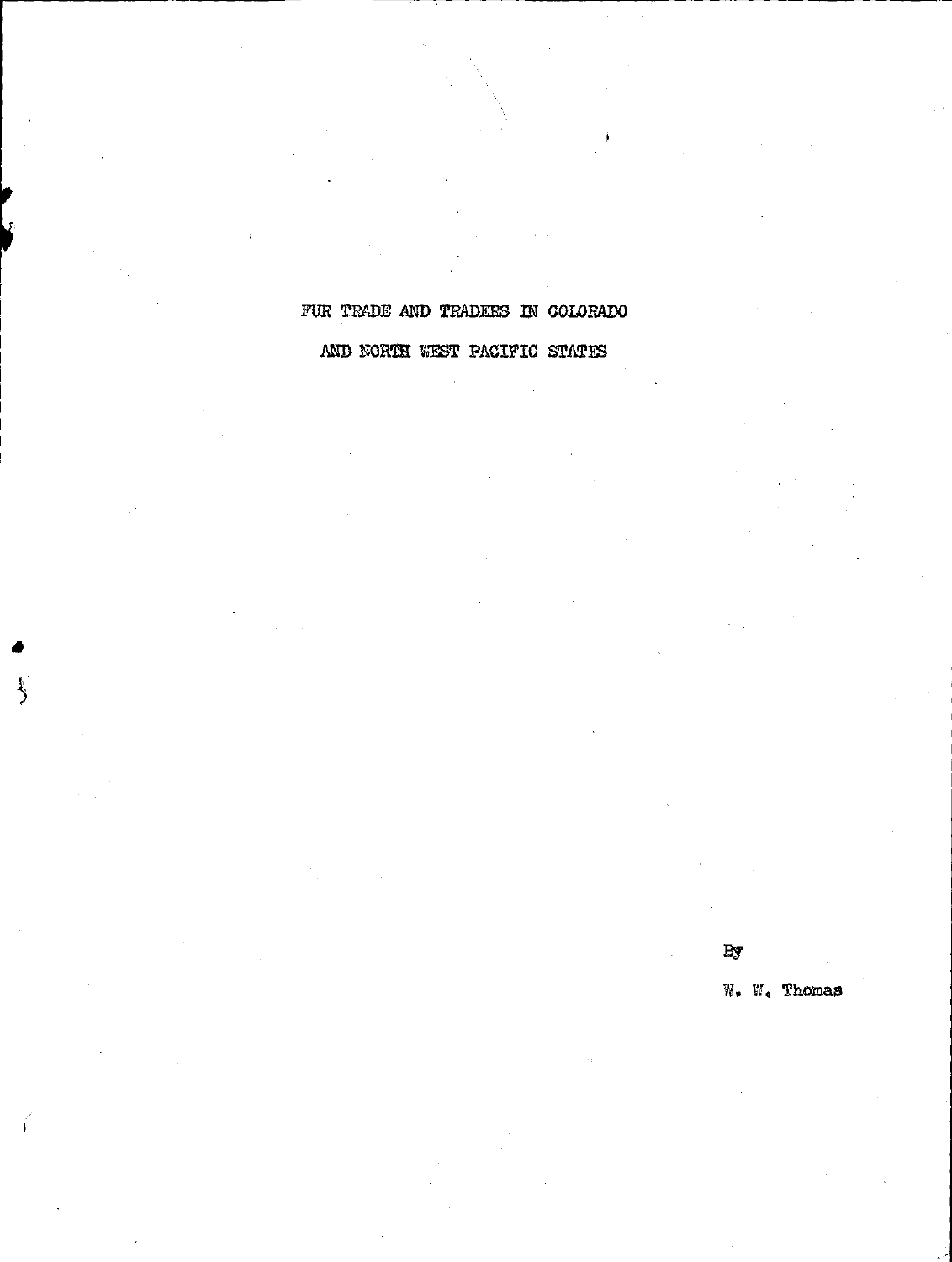## FUR TRADING AND TRADERS IN COLORADO AND NORTH WEST PACIFIC STATES

A great deal has been contributed by the tur trade to the colorful history *ot* Colorado, comparatively little has been written into the records, mainly because the early trappers and traders in that section, were for the most part. illiterate or so busily engaged in their pursuits they had little time to put their thoughts on paper or the desire to record events as they transpired. Many of the happenings which todey create wonder and oonstemation, were to them, Just a part of the day's work and little thought or attention was given to their possible historical value in the days to follow.

one of the earliest records of fur trading operations in the territory which is now Colorado, dates back to 1719 when Valverde, then governor of New Spain, now New Mexico, in order to investigate the truth of rumors ~~ had heard *ot* the presence of French traders on the Platte river and other streams in the vicinity of its source, dispatched a detachment of soldiers under Captain Villasur, with instructions that, if found, the Frenchmen were to be evicted from that territory, which was than under the jurisdiction of Spain and subject to its control. The Spaniards came across a little party of French traders, but upon proceeding to obey their orders, found that the Frenchmen were so firmly intrenched in the esteem *ot* the Indians, that the dusky warriors Willing turned, and helped the Frenchmen almost annihilate the little Spanish army. This unlooked *tor* bahavior greatly dimmed the Spanish ardor tor such expeditions, and from then on, tur traders were left very

-.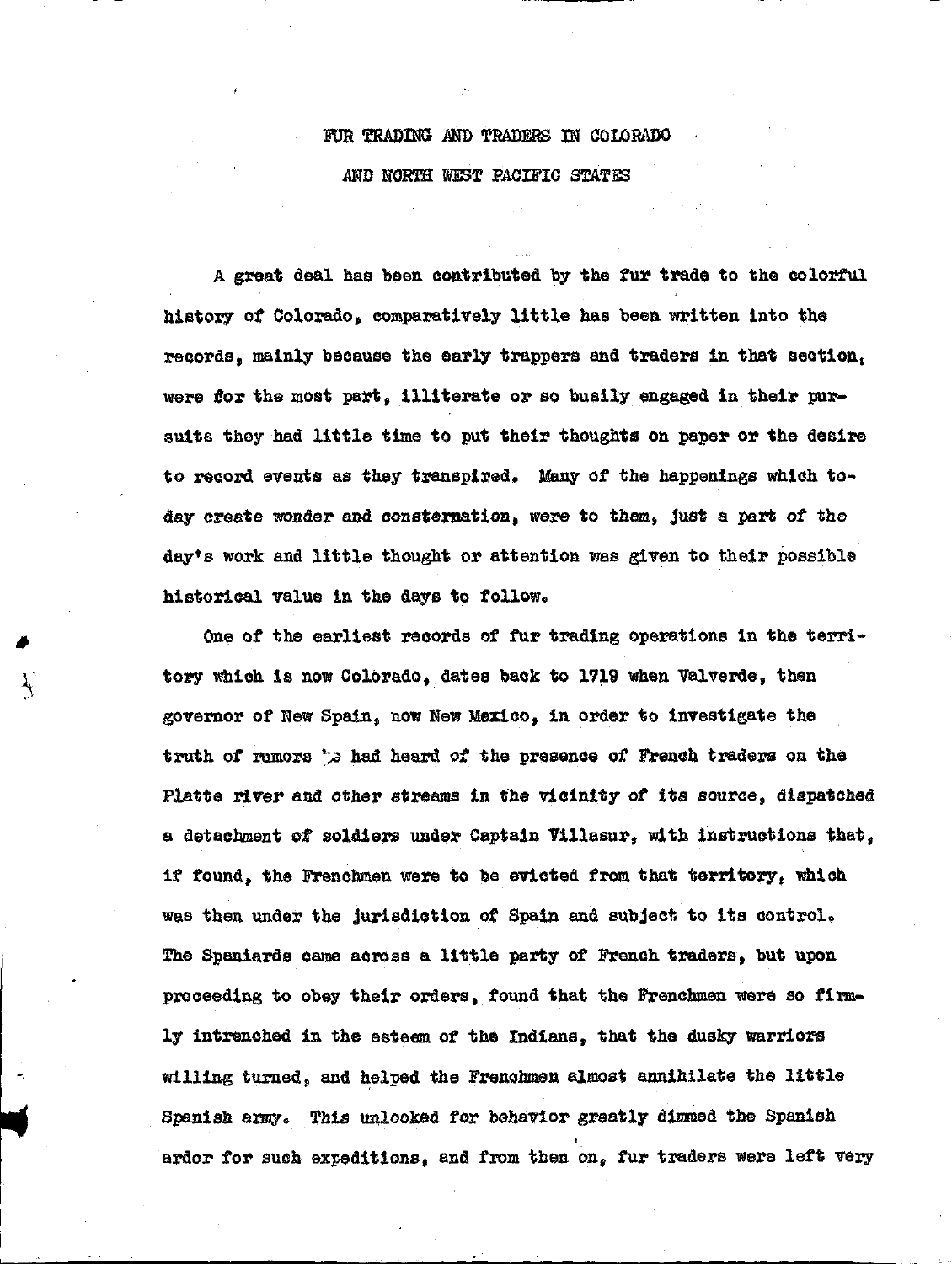much to themselves and continued their pursuits undisturbed,

In June 1799, Maisonneure and Penelope, French fur traders, accompanied by ten French Canadians engaged, six Indian guides and twenty well burdened pack mules reached the mouth of the Platte river. Following the course of the main river until the confluence was reached. they chose the south fork of the river and on July 20th arrived at the site of the present city of Deuver. After a period of trading and trapping, they returned to St. Louis with a goodly supply of furs as the reward for their arduous labors.

Much of the same territory was explored by James Purcell or (Pursley), a Kentuckian who led a mounted contigent of Paducca and Kiowa Indians, in the year 1804-5. After trading with the Indians in that section, they ventured into the virgin wilderness of the Rocky mountains in search of further supplies. The return journey. was made through another section of the country a good deal further north and cannot rightly be construed as having any bearing on the Colorado fur trade.

•

•.

By 1810 there was a considerable increase 1n the population in this territory as the glowing descriptions of the country surrounding the Arkansas and Red rivers, which constituted the southern boundaries of the new Iouisiana purchase. emphasized by Lieutenant Zebulon Montgomery Pike 1n his report to President Jefferson by whom he had been dispatched on a voyage of exploration. had started a stream of fur traders and others to the southwestern country. As an extra inducement for immigration to this section was the prospect of a lively trade With the prosperous towns of New Spain and, of a greater importance to the fur traders, the fast growing possibilities of Santa Fe becoming a market center tor the

2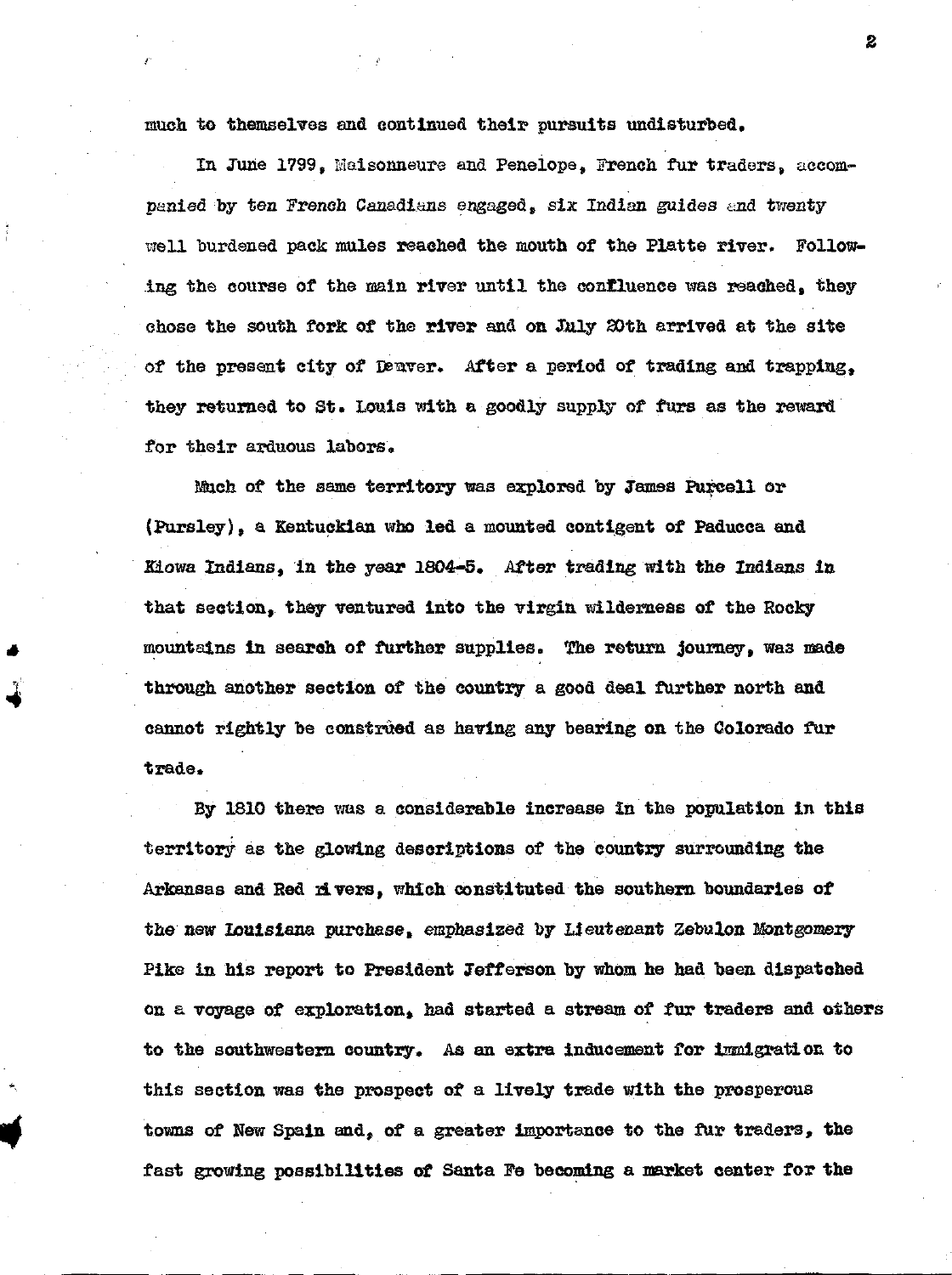## fur business.

~--------------------------------------------------

•

The next fur trader of prominence to enter the territory was Ezekiel Williams of St. Louis, who with a party of nineteen men were doing a large trapping and trading business in 1811. The following spring some of the party sought beaver in the South Park country while another group went farther west and are lost from any further record. Williams, however, remained in the territory of the upper Arkansas until he was taken captive by the Araphoe tribe who kept him captive during the winter of 1812-13, along with his companions. Early in the year, he managed to escape and after suffering a series of untold hardships made his way back to st. LOuis. Before being taken captive, however, he had succeeded in hiding his stock of furs and in the following spring after his return to St. Louis, joined a party headed by Joseph Philibert and returned with them to the same territory. He was fortunate enough to find his furs intact, but his former companions had been cruelly slaughtered. He made his way back again to st.; Louis with his load and became prominently identified with the growth of that market,

Meanwhile Philibert joined A. P. Choteau and Julius de Munn who were making a persistent effort to obtain permission from the Spanish officials to trap, south and west of the Arkansas river. In this, however, they were as persistently refused and their final effort was rewarded by being escorted out of New Mexico by some two hundrad Spanish soldiers and a strong warning to keep out of that territory hereafter. In defiance or the threats, they commenced operations in the forbidden territory end eventually found themselves taken to Santa Fe snd imprisoned and all their furs confiscated. It is said, however, that they were reimbursed for this outrage, some thirty yeara later.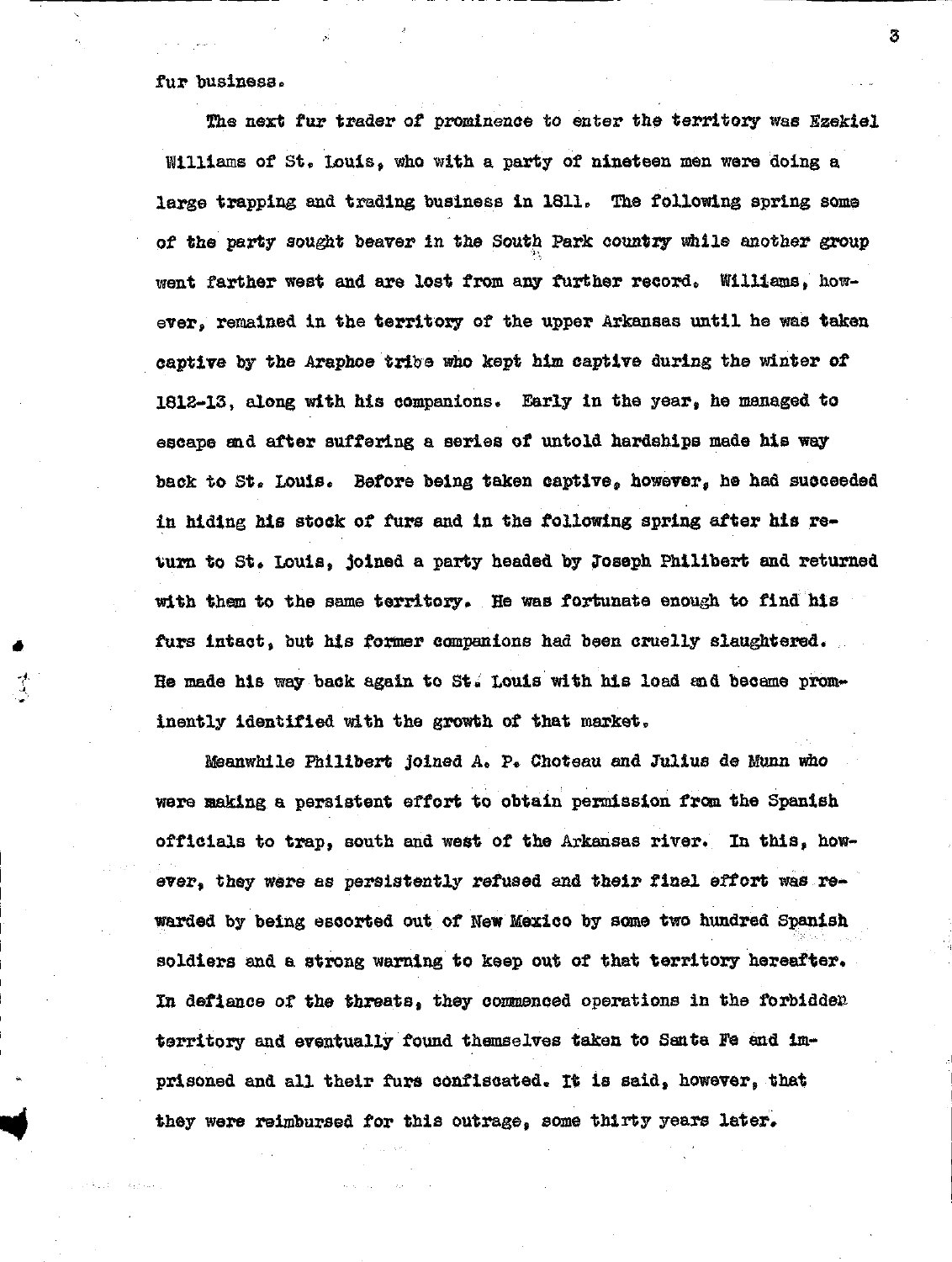But by 1821, Spanish domination had gone into the discard and Mexico was welcoming others to the territory, in strong contrast to the mbnopolistic and exclusive system of old Spain. Taos had become a base for trapping operations and Santa Fe, was beginning to blossom as an important fur trading center for that region. From now on the story of Colorado begins to bristle with the names of men whose venturesome and heroic deeds have made history so tense and fascinating to those who have the liking and opportunity for its study. The names *ot* Kit Carson, Bent Bros., Ceran St. Vrain, Jim Bridger, Jim Baker, George Simpson, Fitzpatrick, Sublettes, Roubidoux, the Glenn-Fowler Company and many others are ambla20ned across the pages ot Colorado history *ot*  fur and fur traders. In 1824, William Beeknell, "the father of the Santa Fe trail" conducted tur trading operati ons on the western slope of' the Rockies and a little later Antoine Robidoux built Fort Robidoux at:the mouth of the Uncampahgre river.

•

~·

Up to this time, there had been no systemized methods of fur trading. There had been no attempt at any kind of organization, all efforts being purely individual. But in 1830, came the formation *ot* the Rocky Mountain Fur eo., with General Ashley und several fomer members oi' the now defunct Missouri Fur Co,, as incorporators and leasing officials. Most of the tur trade north *ot* the colorado territory was under the sway of the dominating American Fur Oo. • with a desultory business in the Missouri river region by the Missouri Fur Co. • or as it was then knOwn, the St. LOuis Missouri Fur Co,

A brave attempt was made to conform to the territory implied by its name and confine its operations to the region of' the Rockies in Colorado, Wyoming, Utah, Idaho and Montana, but it soom became evident that there

---------- -

4

•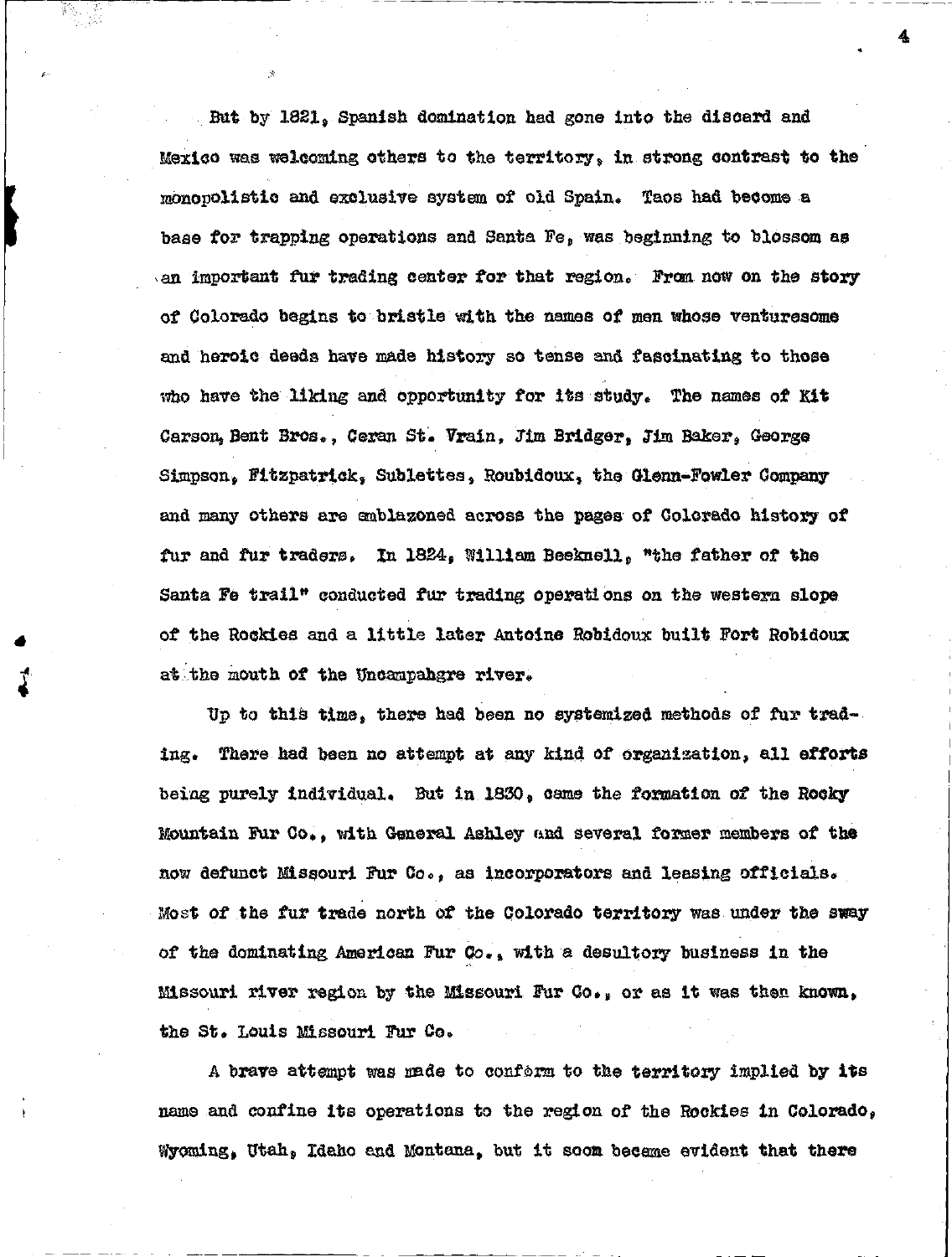was little hope for a long existence against the powerful machination of the American Fur Co., whose ruthless methods knew no bounds and a short career of four years was ended by its sale to the larger company. The American Fur Co. While in existence, it instituted many innovations which proved of great value to the trade in general. One of these was the "midsummer rendezvous" which might be said to be the forerunner of the present conventions of the various trades and associations. During the midsummer at a specially appointed spot, traders and trappers would meet and often times the owners of the trading companies or their managers would make the trip and be there with fresh supplies for trade and barter. There would be new and enticing trinkets to catch the eve of the Indian trapper who was on his own as well as more substantial and satisfying supplies for the independent trader and trapper. These gettogether meetings usually resulted in a rich harvest for the fur companies who reciprocated by staging a three to four day celebration with races and contests of skill, plenty to eat and drink and a general cementing of friendship all around. As could be expected, some of these periods of jollification and good fellowship resulted much indiscriminate drinking and carousing that sometimes undid all the good that had been accomplished.

The period from 1824 to 1832 was the hey-day of the fur trade in Colorado, during which time it produced all sorts and conditions of men and characters. There was James P. Beckwourth, known everywhere from the Arkansas to the upper reaches of the Missouri and contended by some to be the most fluent and picturesque liar of all time. From a perusal of his diary or the story purported to be from that book, he must have been some sort of a super-man to have accomplished all the things he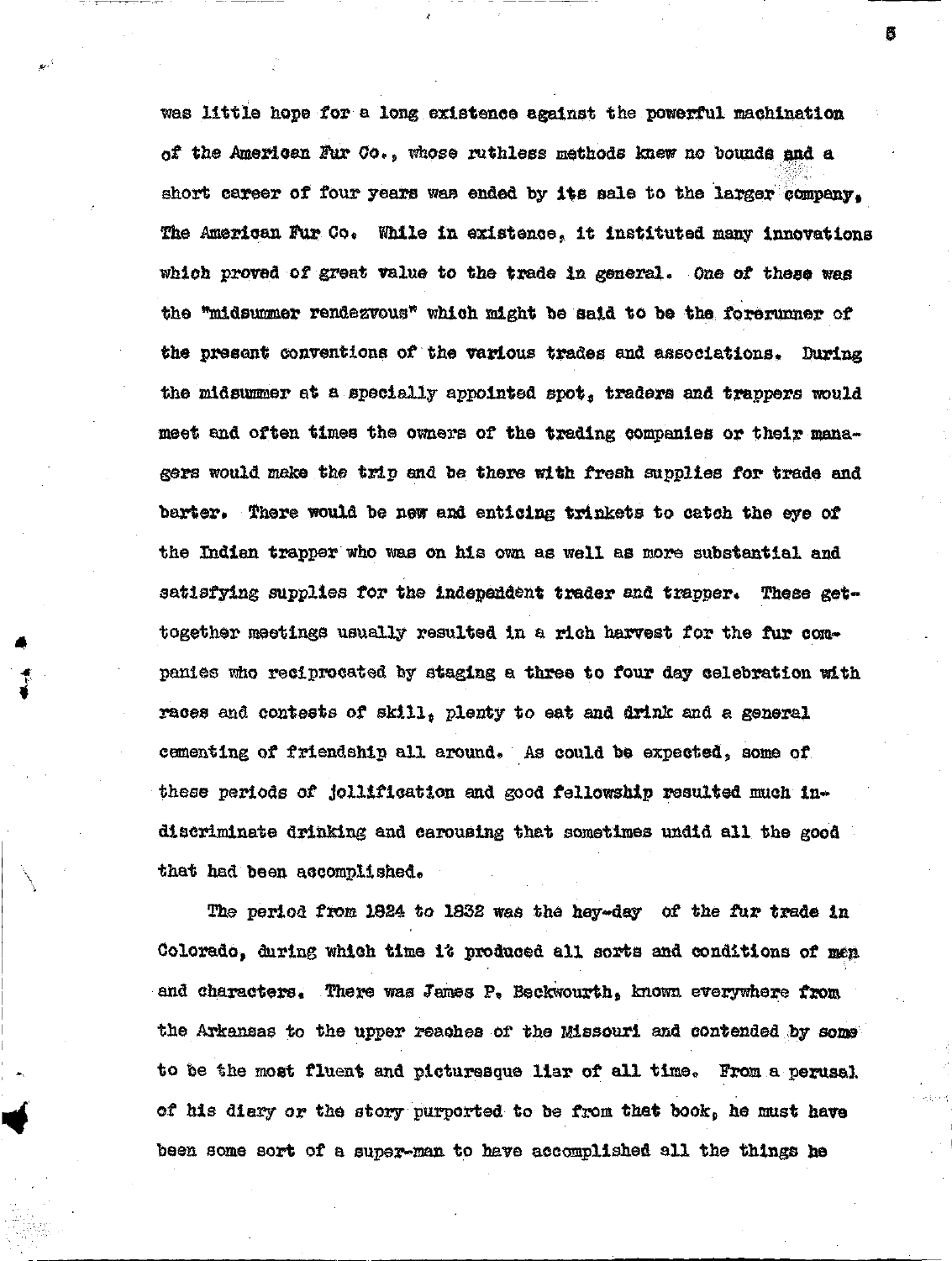claims to have done at one and the same time. Then there was the hero of the plains, Kit Carson; the owners and drivers of the mighty freighting wagons, the Bent Bros: Jim Bridger of national fame and a host of others, saints and sinners alike, though we are afraid the former were much in the minority.

Gradually, the fur bearing animals in that region began to get scarcer and accordingly competition more keen and ruthless. Venture after venture came to a tragic if not fatal end, more times through conflicts between themselves than through ruptures with the native tribes. Life was held cheaply when it competed with profits with none to witness dark deeds but the silent rocks and marshes of virgin territory. Then styles began to change and the London Dandies were discarding their hats of beaver and casting longing and envious eyes on the new styles of silk. The bottom had fallen out of the beaver market end the price of skins fell to \$1.00 a piece.

The dealh-knell of the fur trade was slowly tolling. The rich fur-bearing regions of Colorado had been explored end exploited to the very last limit and depleted of its furry inhabitants. And in the wake of the departing fur trade was an army of pioneers, none the less hardy, but marching to the tune of wagon wheels turning on their axles on paths already laid out by the fur traders and trappers.

6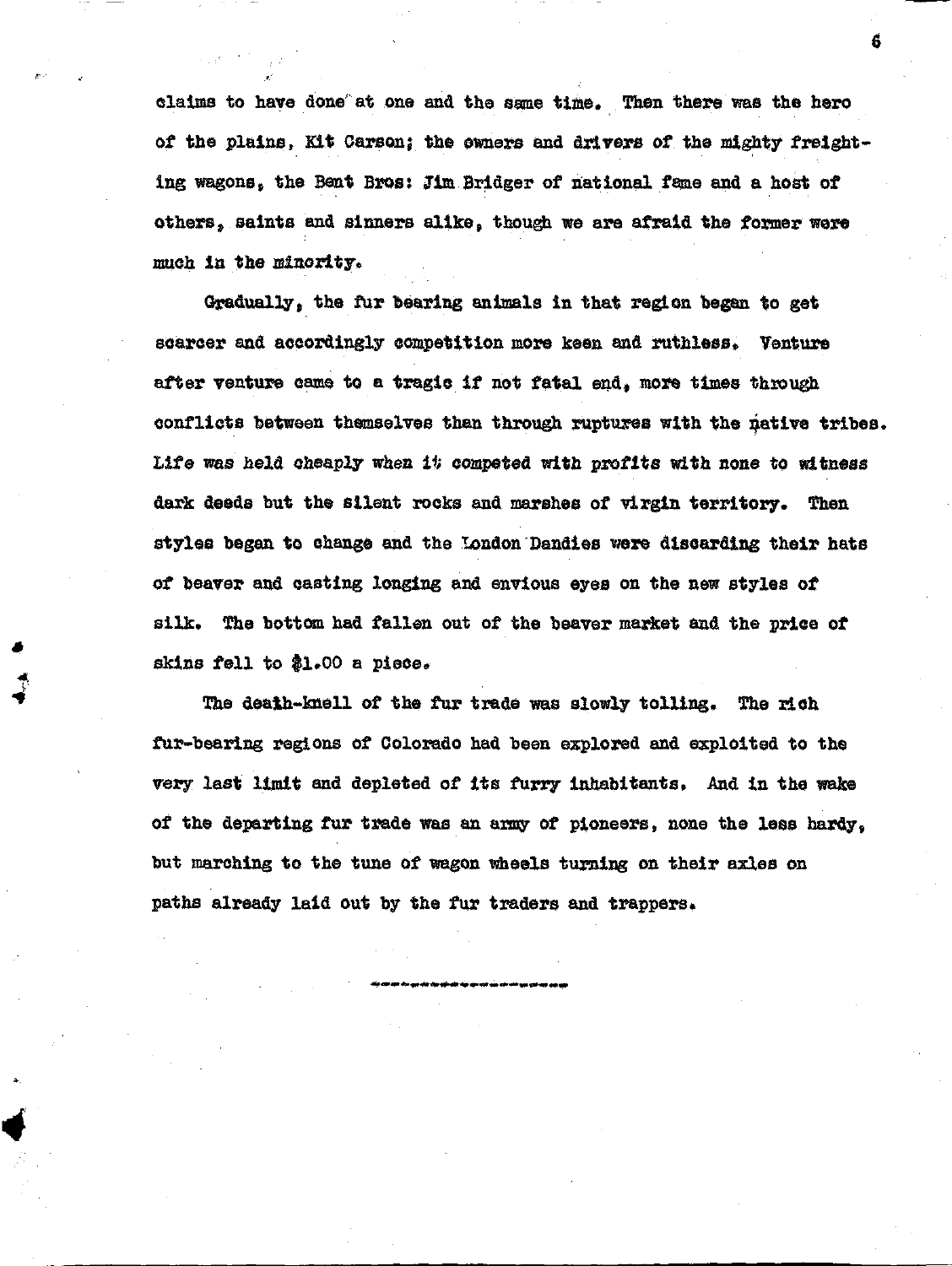the fur-trade histories *ot* the northwestern states embraced in the territory from Montana to the Pacific Ocean are so welded together that to separate them into individual narratives would merely be a repetition of events and a duplication of narration. Their pages are permeated through and through with the story of one man•s efforts to bring into reality the visualization of a fur empire stretching from the Pacific to Atlantic oceans in United States territory and later on to embrace the entire fur bearing area of the North American continent. A colossal dream indeed and probably deserving of a better fate than it reoeived.

The history of North America is indissolutely linked with the fur trade; for two centuries it was its principal business and often the only one transacted on the frontiers. To France must be given the credit of being the pioneer nation in the building of the fur trade and in turn the blame its monopolistic tendency for its loss of prestige and control to the cool and calculating Britons that came in the paths of conquest.

The fur trade of the Pacific Northwest and the name of John Jacob Astor are synonymous  $-$  you cannot think of one without you think of the other. His domination of the fur trade south of' the Canadian border, for many years, is not only historical but an exhibition of prodigious power and authority. The incorporation of the American Fur Co., in 1809 was his starting point. This was to gather in and control the tur trade of the Pacific Northwest. No sooner had this been completed when Astor turned his attention to the possible control *ot* the tur trade of the Pacific Coast. the valuable tur of the sea otter, plentiful off that coast, was in great demand in European countries and the trade not one to be overlooked in his gigantic scheme of world domination of the fur industry.

*'1*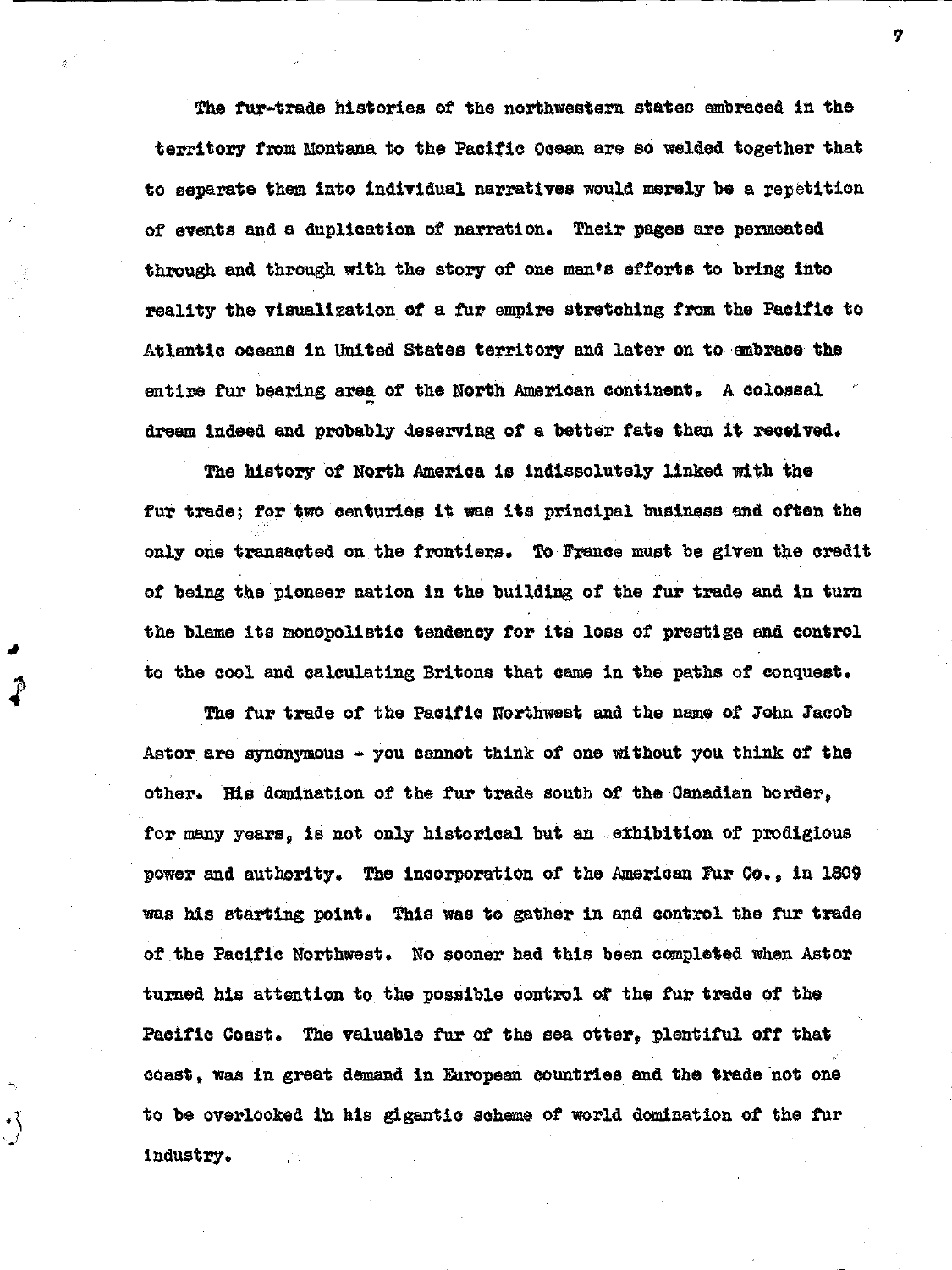Briefly, the situation in the fur trade at this time, can be summed up as follows. The Hudson Bay and Northwest companies were fighting for supermacy in the country northwestward from Lake Superior and a southern line of operation lying well within the U.S. territories surrounding the sources of the Mississippi and extending to the Missouri river in the vicinity of the Mandan villages. The Mackinaw Co., and other traders were operating in the upper lakes and westward to the Mississippi. Some few expeditions had been made as far as the Rockies by various St. Louis traders though their business was mainly confined to the upper Missouri and tributaries with a large part of the trade being along the Osage end Kansas rivers, ·southwestward towards the Arkansas river.

I

I ~ r I

Ϋ́,

Seeing that the Mackinaw Co., if allowed to continue operations might prove a serious obstacle to an unbroken. flow of trade from coast to coast, Astor and his associates bought up the company, changing its name to the Southwest Company. The control of the fur trade was now complete--The Pacific Fur Co.--American Fur Co.--southwest Co,-- an unbroken line from coast to coast.

The war of 1812, however, wrought havoc with all Astor's plans and schemes, The Southwest Co., was forced to suspend operations and at the conclusion of the war was entirely discolved. A similar fate was meted out to the Facafic Fur Co., though it was afterwards sold to the Northwest Go., for \$40,000. Only the American Fur Go., remained. But that company survived the storm and remained to dominate the fur trade for many years to come.

The refusal of the newly organized St. Louis Missouri Fur Co.. from the ashes of the old Missouri Fur Co., to allow Astor to have any a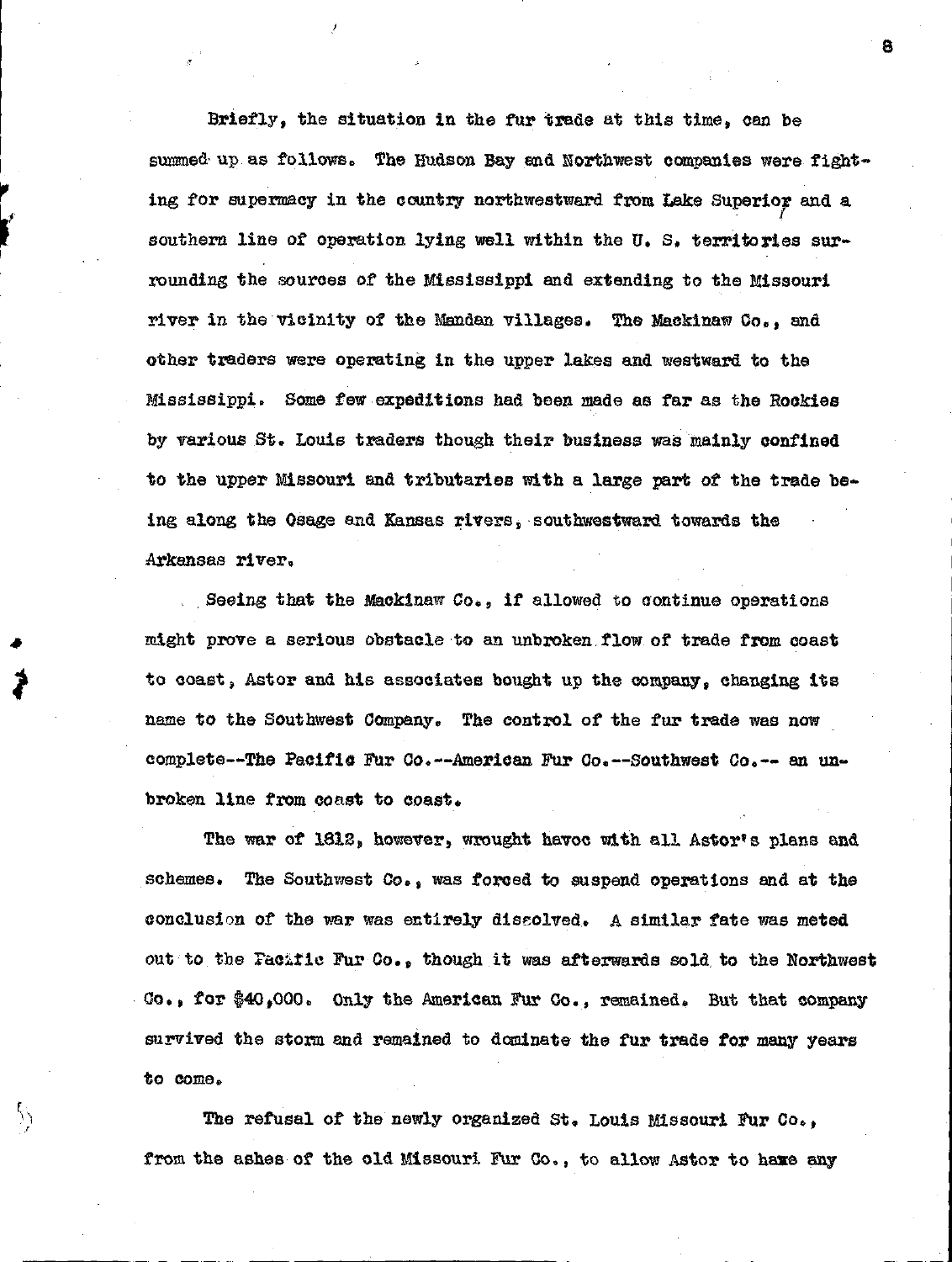part in it, is perhaps in a large way responsible for much of the ruthless competition of the American Fur Co., in the years to follow. The resumption of fur trading operations was a series of fierce conflicts between the rival companies With many tragic ending. If there were any rules laid down as to the conduct of the business, they were never observed, much less obeyed. It was simply a rule of the survival of the fittest,

9

The year 1822 ushered a new competitor into the field in the person of the the Rooky Mountain Fur Co,, organized by William Ashley of St. Louis and under the management of Andrew Henry, For the first venture the region of the Yellowstone country was chosen, The original company was made up *ol* many men whose names are now \Vell known in the realms of fame and adventure,

•

f

Ardrew Henry continued in charge until the fall of 1824, when he was succeeded by Jedediah S. Smith who had become a partner of Ashley. In 1826 Ashley sold out his interest to Smith. Jackson and Sublette and for many years the company was known as the Smith, Jackson & Co. In 1830 the outfit was sold to Milton G. Sublette, Henry Frack, John B. Gervais and James Bridger, who operated it under its rightful name, the Rocky Mountain Fur Co. It was while under their management that the never to be forgotten incident in the annals of the fur trade, the battle of Pierre's Hole or Jackson's Hole, near the Teton Pass, was fought  $\text{with the Gross Ventre~Indians with disastrous results on both sides.}$ 

The ruthless competition of the American Fur Co,, proved too much for tham, end they finally sold out to the Astor interests to avoid complete failure and ruin.